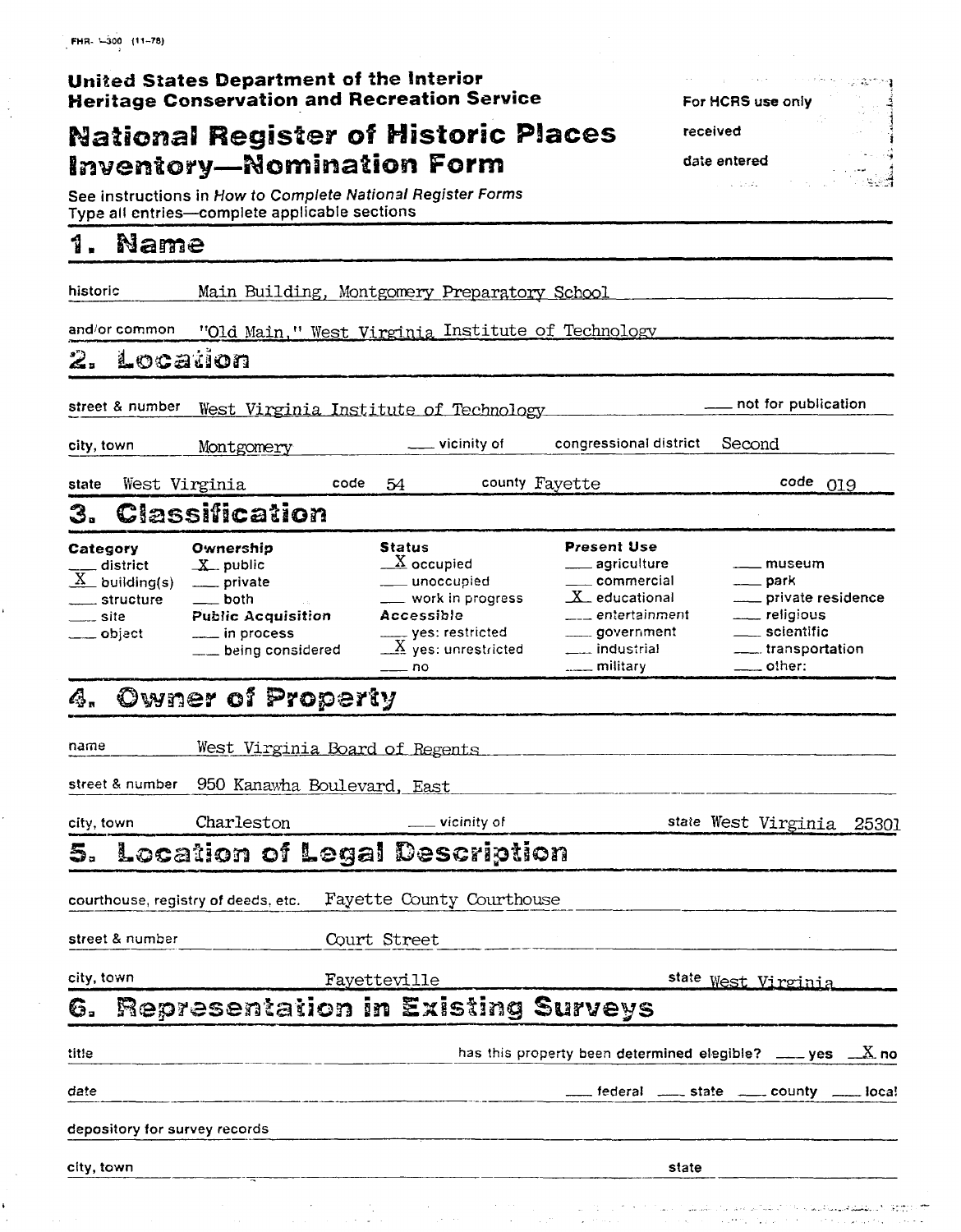# **7'. Description**

| $\mathbf 7$<br><b>Description</b>                            |                                    |                                                 |                                                                                |
|--------------------------------------------------------------|------------------------------------|-------------------------------------------------|--------------------------------------------------------------------------------|
| Condition<br>___ excellent<br>__X_ good<br><sub>-</sub> fair | $\_$ deteriorated<br><i>r</i> uins | <b>Check one</b><br>__ unaltered<br>$X$ altered | <b>Check one</b><br>$\underline{X}$ original site<br><u>__</u> _ moved<br>date |

#### **Describe the present and original (if known) physical appearance**

The "Old Main" building of West Virginia Institute of Technology is sited at the center of the college campus on a terrace above the town of Nontgomery in Fayette County. Shortly after the school **was** created as a preparatory branch of West Virginia University by an act of the West Virginia kgislature on February 16, 1895, it was housed entirely within the single structure. The original tm-acre **campus** expanded with changes in the purpose and direction of the institution to encompass a late  $20th$  century (1980) complex of twelve buildings on 112 acres.

Construction of Old Main began in 1895 and was completed in 1897 at a cost of \$7,500. The center block or original unit consisted of two classrooms, one office, two study halls, a chapel, and an auditorium. The building was 65 feet long, 55 feet wide, and was reached from the northeast by a long cinder path that extended from the bottom of the hill, terminating at the arched entrance. In 1898 and 1905, two-story wings were attached to each side of the original unit. It is this elongated structure that has survived, essentially intact, to the present time.

The First Biennial Report of the State Board of Control, 1910, p. 263, described the Preparatory Branch of West Virginia University at Montgomery as the occupant of "a single building, consisting of a main or central building, with east and west wings. The total frontage is 207 feet. The class rooms are upon the lower floor. The upper floors of the east wing are used as a dormitory for boys, and the corresponding floors in the west wing, as a dormitory for girls. The dormitories will accomrodate about thirty boys and twenty girls. There are three good class rooms, a very good auditorium and a study hall." The report of the Board of Control also provided a magnificient photograph of the building with its well-kept grounds.

Symmetrical massing of the Old Main central unit is emphasized by a projecting threestory, square entrance tower. The roof of this section is hipped, truncated and slate covered. Integration of the entire mass assumes a picturesque, romantic, and rambling Integration of the entire mass assumes a picturesque, romantic, and rambling quality that was intended to dominate the landscape in the tradition of turn-of-the-century eclectic modes popularized by carpenters and builders.

Alterations at Old Main over the years have impaired but have not seriously *dmmged*  its Victorian character. The hipped platform roofs of the wings were removed during mid-20th century renovations, alterations that destroyed a pedimented gable over the front bow of the east wing and destroyed a conical roof of the bow at the end of the west wing. The sum of this change is seen in the slightly disproportionate height advantage of the central block with its surviving roof and tower.

Pressed red brickwork contrasts with the sandstone trim of window and door openings. Arched opnings of the tower are filled with fanlights at the first and second levels echoing nicely the second floor windows of the main block outlined with sandstone voussoirs. The major stone feature of the building, however, is the raised basement of rock-face sandstone. Fine brickwork in the corbeled cornices of the central block surmounts two-story recessed brick panels in the entrance facade.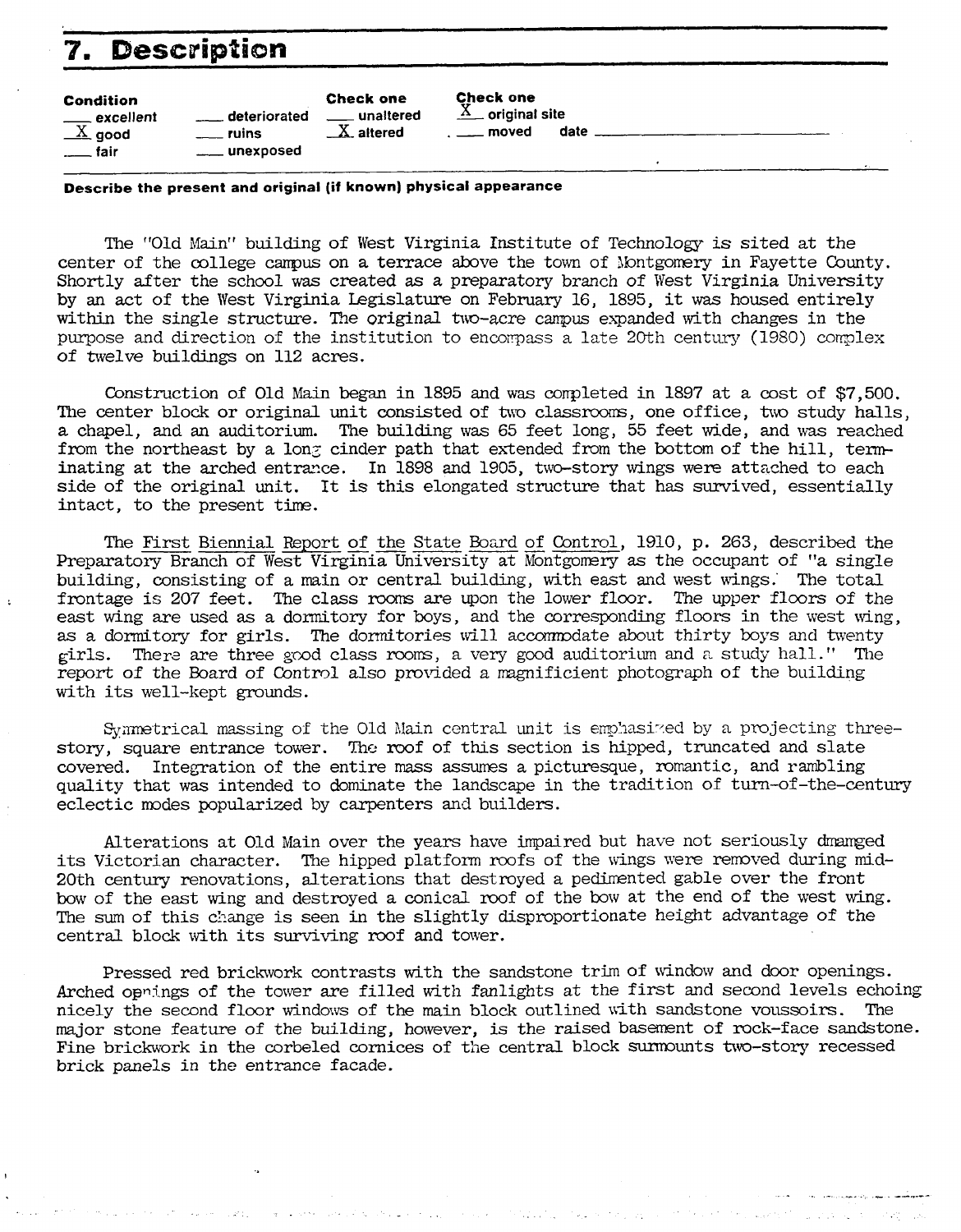FHR-8-300A  $(11/78)$ UNITED STATES DEPARTMENT OF THE INTERIOR HERITAGE CONSERVATION AND RECREATION SERVICE

#### **NATIONAL REGISTER OF HISTORIC PLACES INVENTORY** -- **NOMINATION FORM**

FOR HCRS USE ONLY **RECEIVED** 

DATE ENTERED.

"Old Main, " West Virginia Institute of Technology

**CONTINUATION SHEET ITEM NUMBER 7 PAGE 2** 

Over the tower's second floor arched window is a sandstone block inscribed with the names "T. P. Davies"and"J. McNabb" (These nen were instrumental in founding the college.), and the date, "1895." The formerly louvered opening above the date stone is now occupied by a clock face and clockworks dedicated in 1976 to the memory of John W. Matheny, a member of the college history department, 1921-62.

Renovation of Old Main's interior was undertaken in 1953 during the presidency of M. J. Horch. Metal fire stairs were added. These changes, among others, resulted in a general eradication of the original features.

Approximately fifty feet below Old Main's entrance is a plaza paved in cast concrete slabs. Two sculptures are featured: a stone bear (representing the college's symbol, the Golden Bear), sculpted by Conrad Wolfe in 1963; and a large open metal sphere titled, "Planet 73", by Joe Mullins.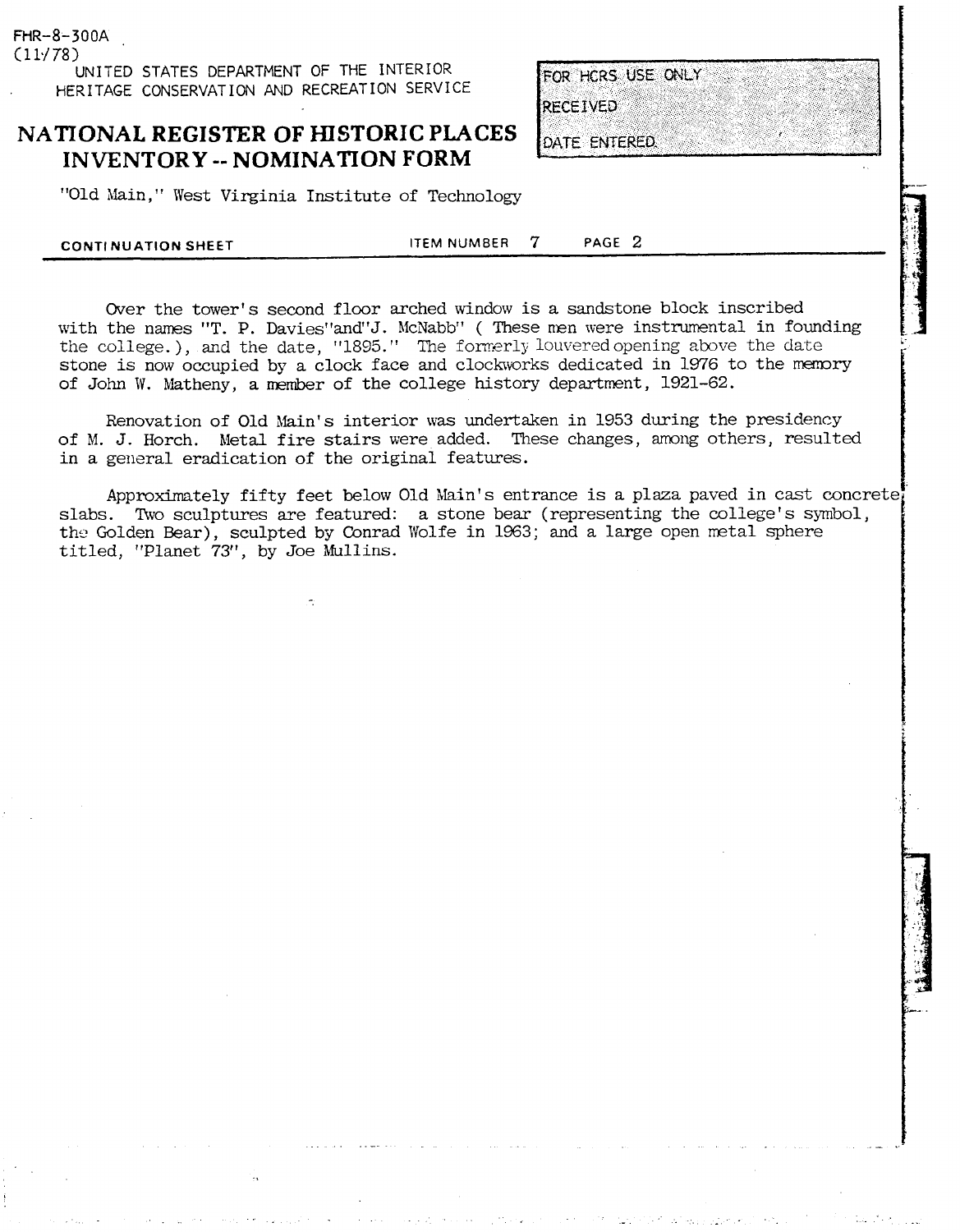### **8. Significance**

| 8.                                                                                                                              | <b>Significance</b>                                                                                                                                                                                       |                                                                                                                                    |                                                                                                                            |                                                                                                                                    |
|---------------------------------------------------------------------------------------------------------------------------------|-----------------------------------------------------------------------------------------------------------------------------------------------------------------------------------------------------------|------------------------------------------------------------------------------------------------------------------------------------|----------------------------------------------------------------------------------------------------------------------------|------------------------------------------------------------------------------------------------------------------------------------|
| Period<br>___ prehistoric<br>$-1400 - 1499$<br>$-$ 1500-1599<br>$-1600 - 1699$<br>$-1700 - 1799$<br>$X$ 1800-1899<br>$X$ -1900- | Areas of Significance-Check and justify below<br>archeology-prehistoric _____ community planning<br>archeology-historic<br>____ agriculture<br>architecture<br>art<br>____ commerce<br>___ communications | conservation<br>economics<br>$X$ education<br>__ engineering<br>exploration settlement __ philosophy<br>___ industry<br>invention_ | __ landscape architecture __ religion<br><u>.</u> law<br>___ literature<br>__ military<br>___ music<br>politics/government | ____ science<br>___ sculpture<br>$\equiv$ social/<br>humanitarian<br>____ transportation<br>$X$ other (specify)<br>State and local |
| Specific dates 1895                                                                                                             |                                                                                                                                                                                                           | <b>Builder/Architect</b>                                                                                                           |                                                                                                                            | history.                                                                                                                           |

**Statement of Significance (in one paragraph)** 

"Old main" is significant for its contributions to the educational development of the upper Kanawha Valley and southern West Virginia. The building is important as a **focal**  point of campus developments that resulted in the creation of the West Virignia Institute of Technology, West Virginia's only institute of technology. Moreover, Old Main **has** served every need of the college from the date of its initial occupation as a prep school (high school). Subsequent developments in the purposes and directions of the institution permitted it to survive as a junior college, and then as a college.

The growth of Montgomery as a coal boon tom and the expansion of population in southerr. West Virginia were factors in the movement to bring educationalfacilities to the upper Kanawha Valley. An absence of secondary schools in this area was especially critical. Two Fayette County politicians, Thomas P. Davies (who served in the State Senate, terms 1895, 97; and House of Delegates, terms 1893,1901), and John McNabb (who served in the House of Delegates, **<sup>1</sup>**tern 1895), sponsored measures resulting in the establishment of the "Preparatory Branch of the University [ West Virginia] at Montgomery" in 1895.

During final stages of the erection of a central building (Old Main) in 1895-97, student met in the classrooms using nail kegs for chairs and boxes for desks. Under the able guidanc of Principal Josiah Keeley from 1898 to 1907, the school expended to include student representation from nearly every county in southern West Virginia. The increased enrollment necessitated the construction of dormitory space. Wings were thus added to the structure in 1898 and 1905.

The citizens of Montgomery purchased a four-acre tract between the C & 0 Railroad and the original two-acre parcel given by the Montgomery heirs to allow for future expansion of the campus. This parcel was donated to the state by townspeople soon after Mr. A.S. Thom became head of the school. Following Mr. Thorn's resignation in 1920 after a seven year tenure, C. H. Martin was appointed superintendent.

Growth of secondary schools in the region competed with and caused a decline in the enrollment of the Montgomery Preparatory School. A second period of expansion and reorganization followed when, under the leadership of Martin, the institution became the New River State School, a junior allege, after 1921.

During the period of the late teens and early 1920's the State **Board** of Education attempted, with only partial success, to introduce a **curriculum** containing courses in technic and commercial areas. The creation of a department of engineering in 1925 did, however, set the stage for significant future developments. By 1928, a four-year curriculum was established in the liberal arts, and twc+year courses were added in nechanical, electrical, civil, mining and chemical engineering. In 1929, the school graduated its first group of four-year degree students and vas hown thereafter as New River State College.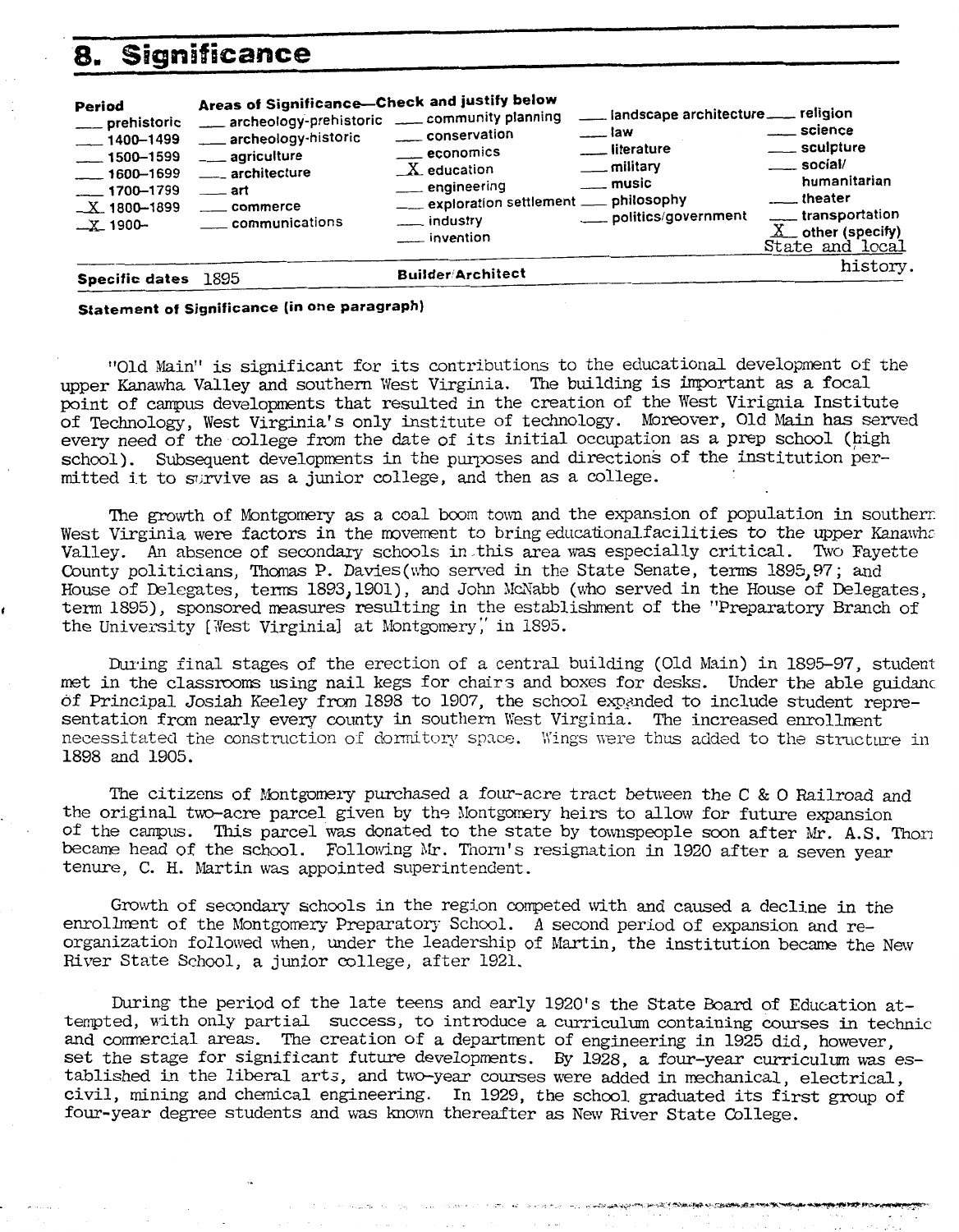(11/78) **UNITED STATES DEPARTMENT OF THE INTERIOR HERITAGE CONSERVATION AND RECREATION SERVICE** 

 $FHR - 8 - 300A$ 

### **NATIONAL REGISTER OF HISTORIC PLACES INVENTORY** -- **NOMINATION FORM**

"Old Main", West Virginia Institute of Technology

**CONTi NUATION SHEET ITEM NUMBER** 8 **PAGE 2** 

Recomnendations by the state board of education in 1933 called for the establishment of New River State College as a semi-technical institution. The transition from liberal arts and career teaching areas to technology was accomplished on an accelerated and formal basis during the presidency of Edward S. Maclin, who succeeded President Martin upon the death of the latter in 1933.

New directions and priorities suggested the renaming of New River State College in 1941. Following legislative approval of that year, the college was officially designated the West Virginia Institute of Technology. West Virginia Tech began to offer bachelor's degrees in engineering in 1952. The college has subsequently grown to offer a current academic program in three major divisions: the School of Engineering and Physical Science, the School of Human Studies, and the Community and Technical College.

"Old Main", the original building of West Virginia Tech, is significant because it focuses on the development of the college that grew with and responded to the ed- **<sup>1</sup>** ucational needs of the upper Kanawha Valley and southern West Virginia in the late 19th and early 20th centuries. The building, like the institution, has changed, though it remains in form a tangible reminder and continuing center of activity that witnessed the interesting evolution of a tiny high school into a mdern college of major importance to West Virginia.

FOR HCRS USE ONLY **RECEIVED** 

DATE ENTERED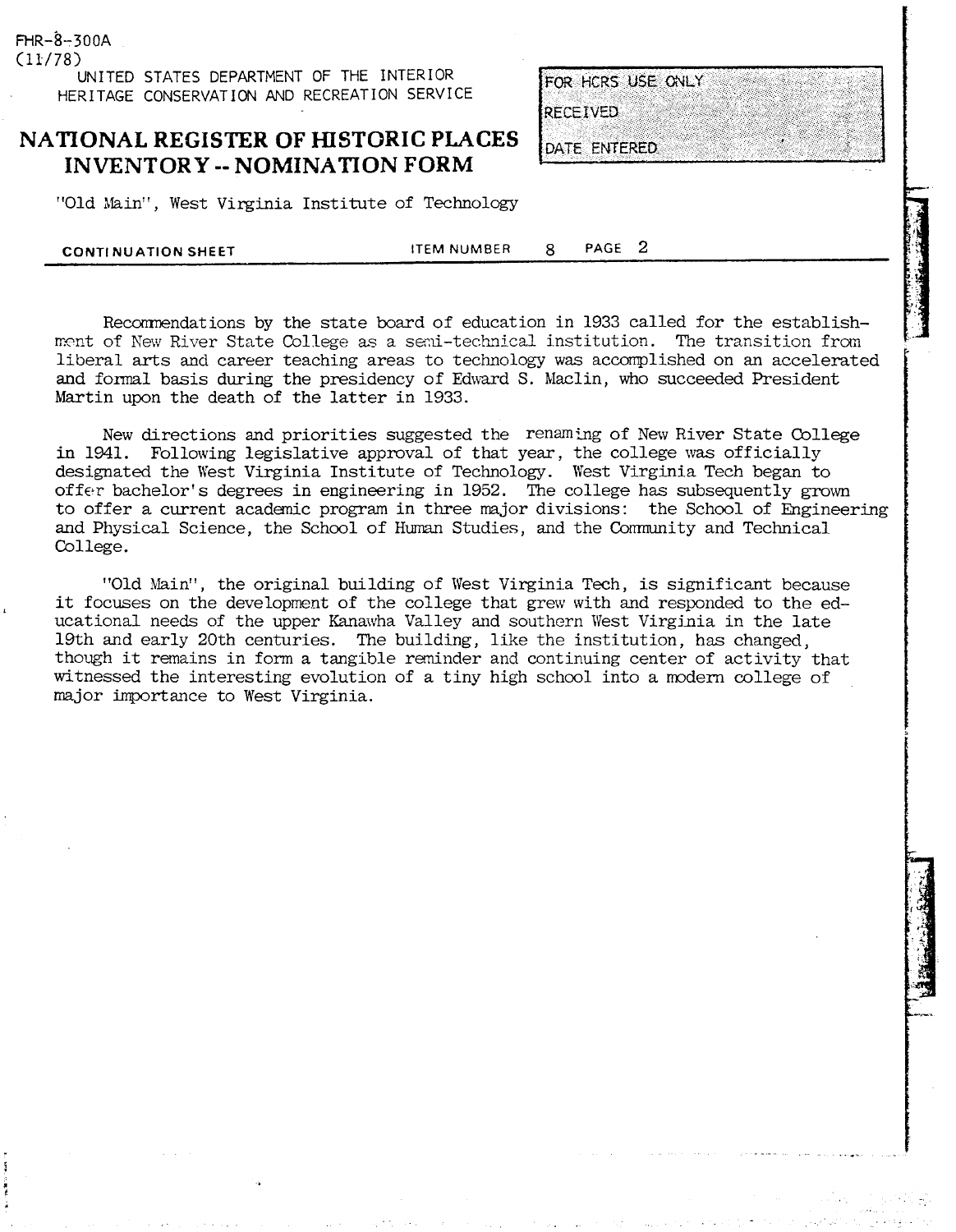### **Major Bibliographical References**

Ambler, Charles H. A History of Education in West Virginia. Huntington, West Virginia: Standard Printing and Publishing Co., 1951, pp. 267-68; 836-41. First Biennial Report of the State-Board of Control, Biennial Period Ending September 30, 1910<br>Charleston: Union Publishing Co., pp. 263-68. Union Publishing Co., pp. 263-68. Geographical Data 10. Acreage of nominated property  $1/2$  acre Quadrangle name **Montgomery**, W. Va. Quadrangle scale  $1:24,000$ **UMT** References  $\binom{4}{7}$   $\binom{4}{7}$   $\binom{5}{9}$   $\binom{0}{4}$   $\binom{4}{2}$   $\binom{2}{5}$   $\binom{5}{5}$ Zone Easting Zone Easting  $\mathbf C$ Ð G Verbal boundary description and justification The nominated property includes the building and **a** 10' perimeter (does not include a recently landscaped plaza 50' to the north of Old Main). Old Main is located 500' south of Fayette Pike at the top of a prominent concrete steps and 25' southwest of Tech Center, the Student Center. **List ail slates and counties for properties overlapping** state **or county boundaries**  state code county code county code countered controller code county and code code state code county code -3  $\mathcal{I}$ Form Prepared By name/title Rodney S. Collins, Architectural Historian Historic Preservation Unit organization W. Va. Dept. of Culture and History date March 10, 1980 street & number Capitol Complex telephone 304-348-0240 city or town Charleston state West Virginia 25305 12. - national 2%- state -- local The evaluated significance of this property within the state is: As the designated State Historic Preservation Officer for the National Historic Preservation Act of 1966 (Public Law **84-**  665), I hereby nominate this property for inclusion in the National Register and certify that it has been evaluated according to the criteria and procedures set forth by the Heritage Conservation and Recreation Service. State Historic Preservation Officer signature title State Historic Preservation Officer **and the State May 2, 1980 For HC2S** use oniy **1** hereby certify that this property is included in the National Register **date Keeper of the** National Register *<sup>I</sup>* **<sup>1</sup>**- **Attest: date 1**  Chief of Registration Ŵ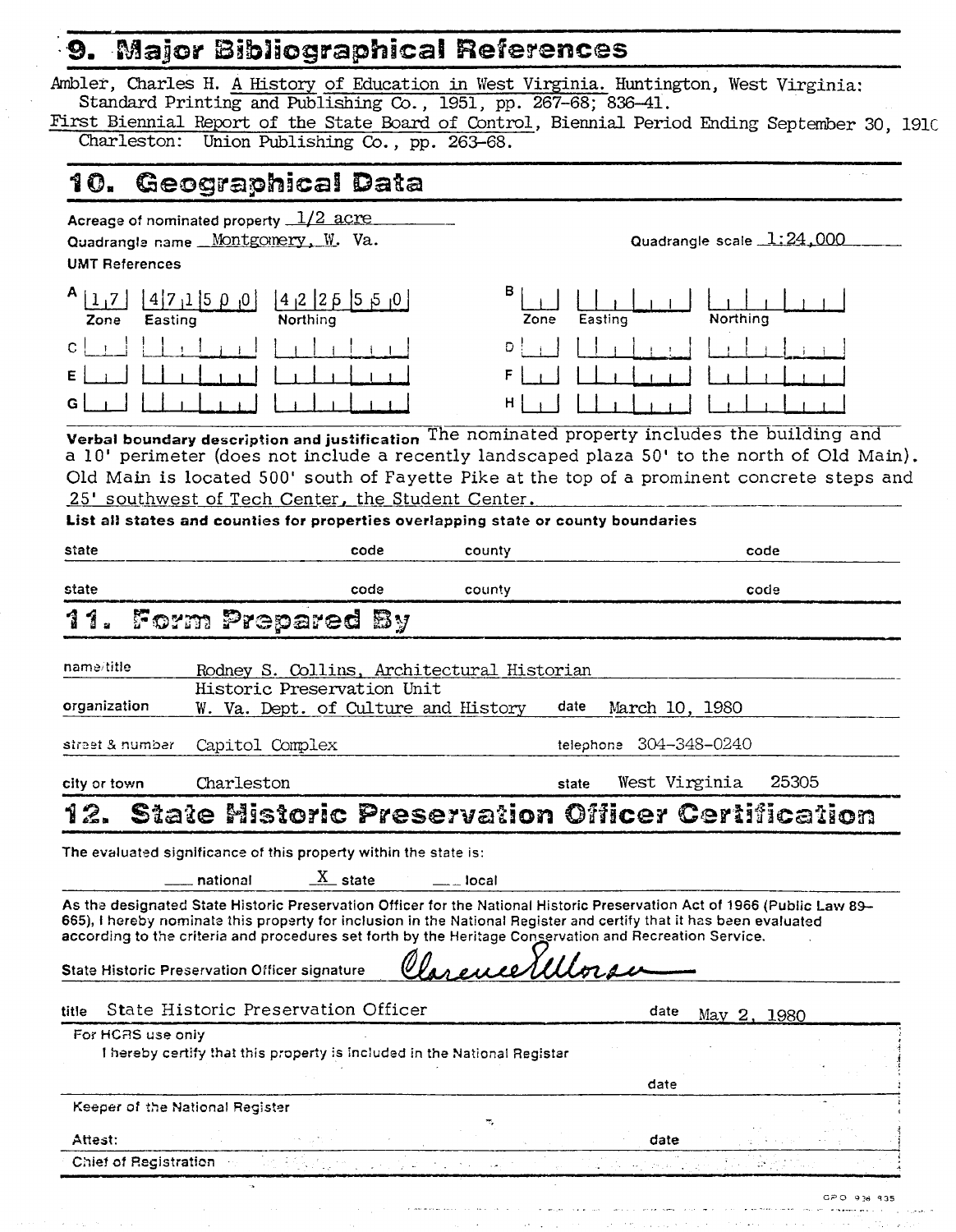(11/78) UNITED STATES DEPARTMENT OF THE INTERIOR HERITAGE CONSERVATION AND RECREATION SERVICE

FHR-8-300A

### **NATIONAL REGISTER OF HISTORIC PLACES INVENTORY** -- **NOMINATION FORM**

"Old Main", West Virginia Institute of Technology

| <b>CONTINUATION SHEET</b> | ITEM NUMBER 9 | PAGE 2 |  |
|---------------------------|---------------|--------|--|
|                           |               |        |  |

Interview of Professor Ronald Alexander, Department of History, West Virginia Institute of Technology, February 8, 1980. Shawkey; Xorris Purdy . The Munder of History, West Virginia<br>
Interview of Professor Ronald Alexander, Department of History, West Virginia<br>
Institute of Technology, February 8, 1980.<br>
Chicago and New York: The Lewis Publi

FOR HCRS USE ONLY **RECEIVED** 

DATE ENTERED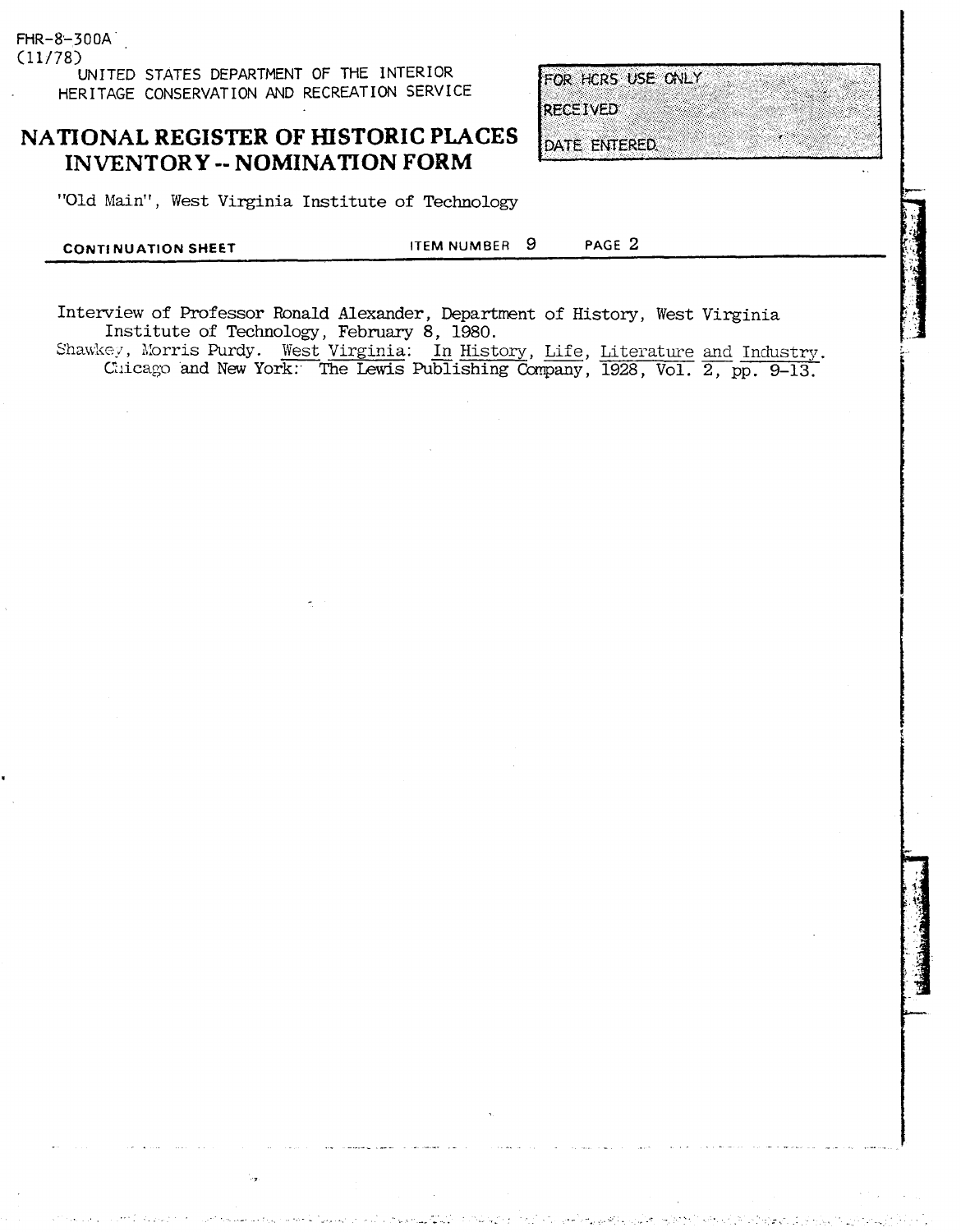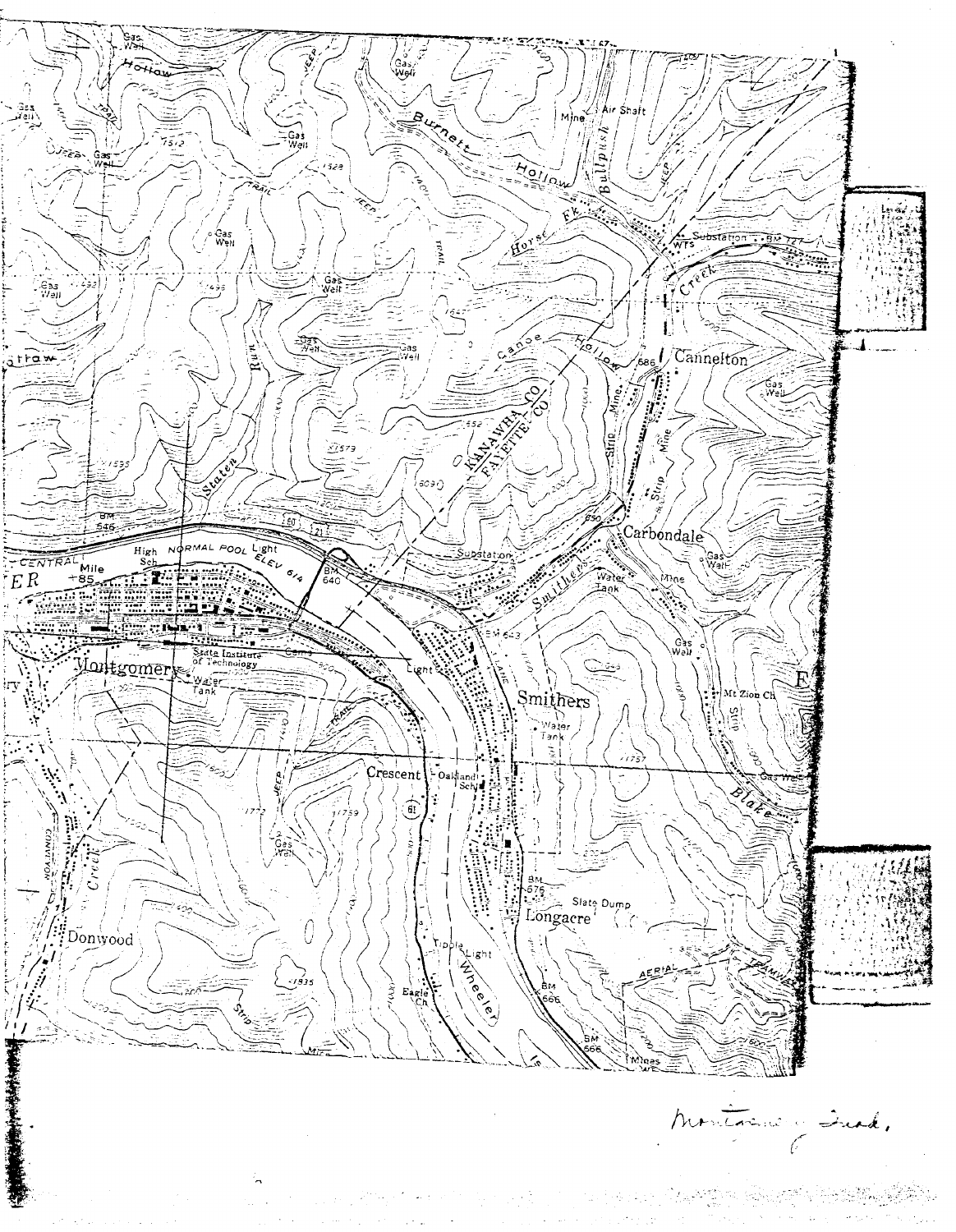

J.